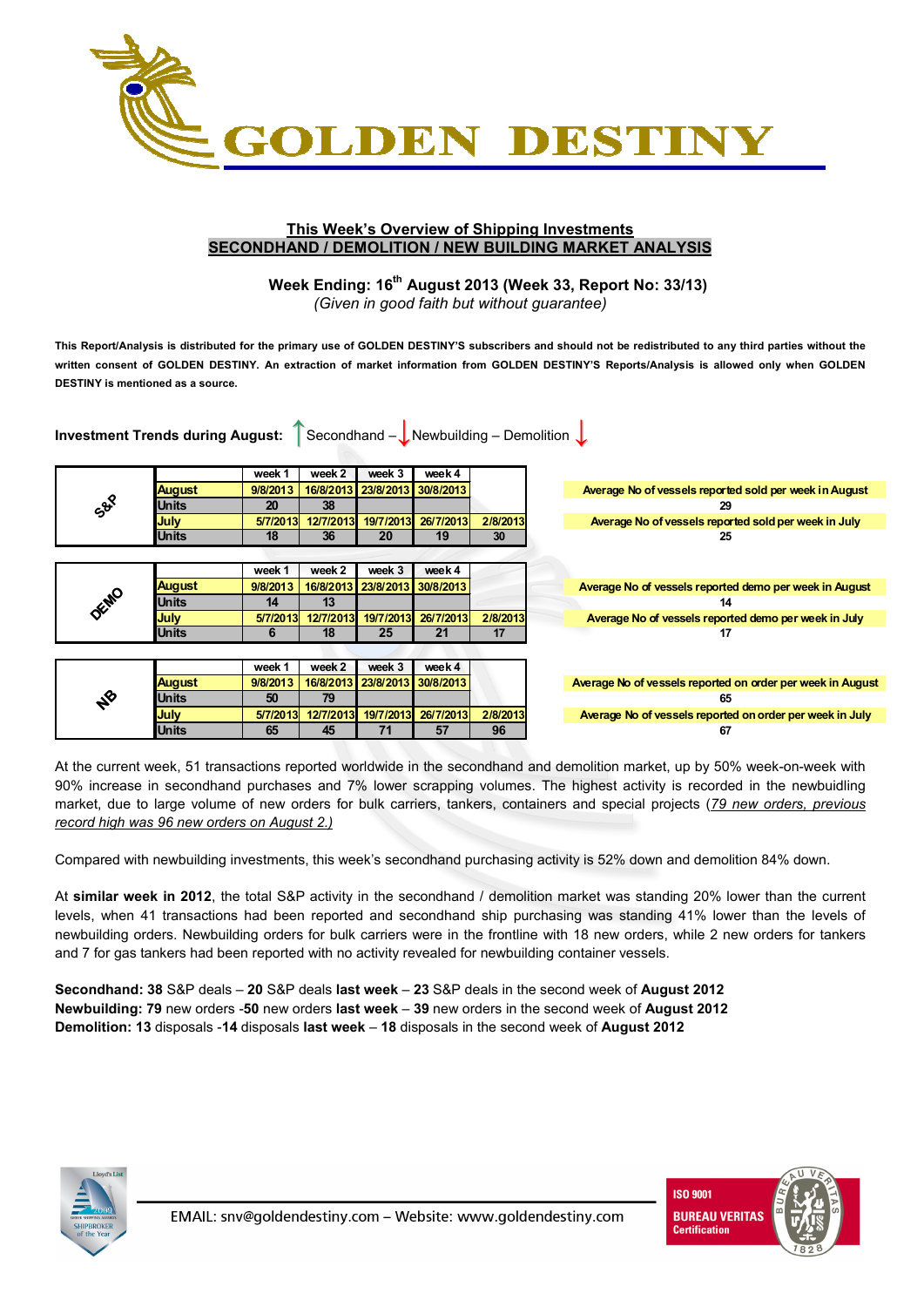## **SECONDHAND MARKET**

**S&P Transactions**: **38** vessels reported to have changed hands–total invested capital could not be estimated with accuracy as, 24 S&P deals reported at an undisclosed sale price. (5 bulkers, 22 tankers, 1 gas tanker, 1 liner, 7 containers and 1 special project)

#### **Average age of vessels sold – 11yrs old built 2002**

**S&P activity:** 90**%** up week-on-week and 65% up year-on-year. The higher volume S&P activity of this week is attributed to firm vessel purchases for very large crude tankers. At **similar week in 2012**, **23** vessels induced buyers' interest at a total invested capital of about \$189,7mil. (7 S&P deals in the bulk carrier segment, 12 in the tanker, 3 in the liner and 1 in the container).

A large volume of S&P activity is being marked this week in the tanker segments by holding 58% share of the total S&P activity against 13% share from bulk carriers and 18% share from containers.

- **European owners' presence:** 22 vessel purchases invested capital about \$174,2 mil- 4 bulkers, 11 tankers and 7 containers.
- **Greek owners' presence:** 12 vessel purchases 4 bulkers for \$77,7mil, 6 panamax tankers and 2 large containers for \$94mil.
- **Asian owners' presence:** firm vessel purchases for tankers 10 S&P deals, 1 bulker, 1 gas tanker

#### **Per vessel type:**

#### ▬**Bulk Carriers –Investment trends during August:**

|              |              | week *   | week 2    | week 3 | week 4                          |          |                                                        |
|--------------|--------------|----------|-----------|--------|---------------------------------|----------|--------------------------------------------------------|
|              | August       | 9/8/2013 |           |        | 16/8/2013 23/8/2013 30/8/2013 1 |          | Average No of bulkers reported sold per week in August |
| $c^{\theta}$ | <b>Units</b> |          |           |        |                                 |          |                                                        |
|              | July         | 5/7/2013 | 12/7/2013 |        | i 19/7/2013 i 26/7/2013 i       | 2/8/2013 | Average No of bulkers reported sold per week in July   |
|              | <b>Units</b> |          |           |        |                                 | 13       |                                                        |

**At the current week: 5 S&P deals,** down by 44% week-on-week and 29% down year-on-year.

- **Total Invested Capital**: region \$ 88,5 mil- **Average age of vessels sold –11yrs old built 2002 (all vessels sold built Japan).**  • **Capesize-**3 vessel purchases: 1 enbloc deal for two capesizes of about 180,000dwt built 2004 Japan for about \$25mil
	- each and one capesize about 171,000dwt built 1996 Japan for \$10,8mil.
	- **Panamax:** 2 vessel purchases, one 75,637dwt built 2006 Japan for about \$18,5mil and one 72,465dwt built 1998 Japan for \$9,2mil.

↑**Tankers- Investement trends during August:** 

|                 |               | week 1   | week 2                            | week 3              | week 4    |          |                                                        |
|-----------------|---------------|----------|-----------------------------------|---------------------|-----------|----------|--------------------------------------------------------|
|                 | <b>August</b> | 9/8/2013 |                                   | 16/8/2013 23/8/2013 | 30/8/2013 |          | Average No of tankers reported sold per week in August |
| So <sup>Q</sup> | <b>Units</b>  | 10       | 22                                |                     |           |          |                                                        |
|                 | <b>July</b>   | 5/7/2013 | 12/7/2013   19/7/2013   26/7/2013 |                     |           | 2/8/2013 | Average No of tankers reported sold per week in July   |
|                 | <b>Units</b>  |          | 13                                |                     |           |          |                                                        |

**At the current week: 22 S&P deals,** 120**%** up week-on-week and 83**%**up year-on-year. **Average age of vessels sold –9yrs old built 2004.** 

• **VLCC: 2 S&P enbloc deals for 8 vessel purchases by Singaporean and Chinese buyers.** 

- **Aframax:** 1 S&P deal for a vessel of about 96,755dwt built 1994 South Korea for region \$7,8 mil.
- **Panamax: 1 encloc S&P deal for six vessel purchases of 71,000-75,000dwt built 2003-2004 and 2007 South Korea**
- **MR product:** 1 S&P deal for vessels of about 40,000dwt built 1990 Yugoslavia at an undisclosed sale price.
- **Small tankers** (less than 10,000dwt)- 6 S&P deals: 1 S&P deal for three vessel purchases of about 8,100dwt built 1994 Bulgaria for a total price of \$12mil, one vessel purchase of about 4,320dwt built 2005 Turkey for region \$4,25mil.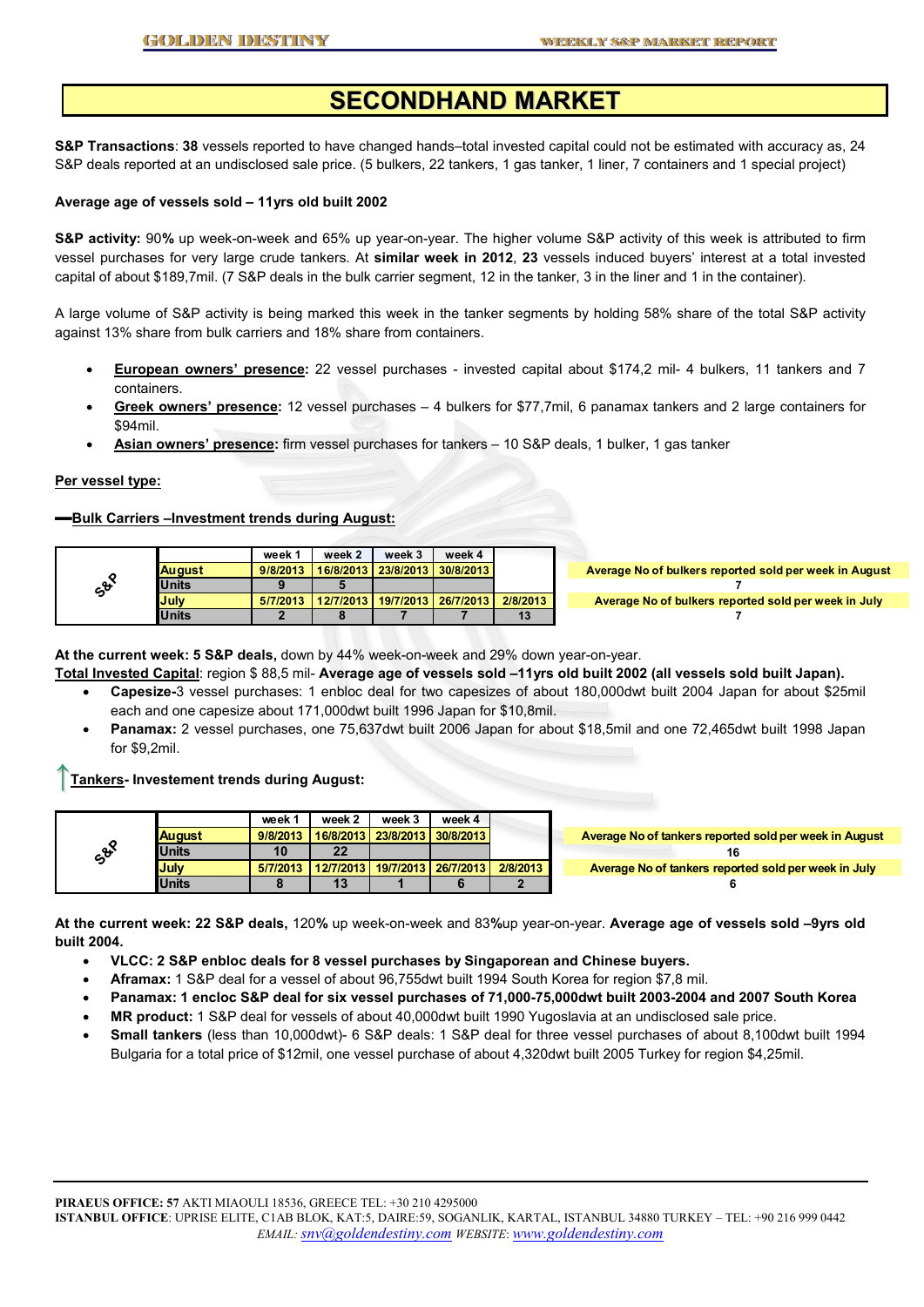**↓Gas Tankers - Investement trends during August:**

|                 |               | week 1   | week 2                                 | week 3 | week 4 |          |
|-----------------|---------------|----------|----------------------------------------|--------|--------|----------|
|                 | <b>August</b> | 9/8/2013 | 16/8/2013   23/8/2013   30/8/2013      |        |        |          |
| So <sup>Q</sup> | <b>Units</b>  |          |                                        |        |        |          |
|                 | <b>July</b>   |          | 5/7/2013 12/7/2013 19/7/2013 26/7/2013 |        |        | 2/8/2013 |
|                 | <b>Units</b>  |          |                                        |        |        |          |

**Average No of gas tankers reported sold per week in August 1 Average No of gas tankers reported sold per week in July 2**

**At the current week:** one S&P deal reported for a very large LPG carrier of about 77,000cbm built 2000 Poland at an undisclosed sale price,. (zero s&p deal reported last week and at similar week in August 2012.)

▬**Containers- Investement trends during August:**

|                  |               | week 1   | week 2 | week 3                        | week 4                          |          |                                                           |
|------------------|---------------|----------|--------|-------------------------------|---------------------------------|----------|-----------------------------------------------------------|
|                  | <b>August</b> | 9/8/2013 |        |                               | 16/8/2013 23/8/2013 30/8/2013 1 |          | Average No of containers reported sold per week in August |
| $c^{\mathbf{t}}$ | <b>Units</b>  |          |        |                               |                                 |          |                                                           |
|                  | <b>July</b>   | 9/8/2013 |        | 16/8/2013 23/8/2013 30/8/2013 |                                 | 2/8/2013 | Average No of containers reported sold per week in July   |
|                  | <b>Units</b>  |          |        |                               |                                 |          |                                                           |

**At the current week: 7 S&P deals,** up by 600% week-on-week and year on year (1S&P deal reported last week and at similar week in August 2012).

- **Large panamax**: 1 enbloc deal for two vessel purchases of 6,539TEU built 2006 South Korea for \$47mil each.
- **Sub-panamax:** 1 enloc deal for four vessel purchases of 1,858TEU built 2006 South Korea at an undisclosed sale price.
- **Handy:** 1 S&P deal for a vessel of 1,576 TEU with cranes built 1994 South Korea for about \$2,5mil.

### **NEWBUILDING MARKET**

The firm placement of new contracts for bulkers, tankers and containers pushed upwards once again the newbuilding business to record highs of 79 new orders, previous record high was 96 new orders on August 2<sup>nd</sup>.

**No of new orders**: **79** vessels –total deadweight: 3,779,300 tons, 31 transactions reported at an undisclosed contract price – The invested capital revealed is about \$4,68bn for 48 new orders. (22 bulkers, 17 tankers, 6 gas tankers, 10 containers and 24 special projects).

**Newbuilding activity:** 58**%** down week-on-week and 103**%** up year-on-year. The largest volume of newbuilding activity is reported the bulk carrier, tanker and special projects' segment with 22, 17 and 24 new orders respectively. The accelerated newbuilding activity of this week is mainly attributed to the significant volume of business for bulkers due to firm activity for ultramax design and in the container segment with the robust volume of new orders for giant boxships of more than 10,000 TEU-8 new orders reported. Bulk carriers held 28% share of this week's volume of new orders, tankers 22% share, gas tankers 8%, containers 13% share and special projects 30% share.

At **similar week in 2012**, 39 fresh orders had been reported with the largest volume of newbuilding activity in the bulk carrier segment with 18 new orders, 2 new orders for tankers, 7 for gas tankers, 1 container, 5 Ro-Ro and 6 for special projects.

Compared with previous week's levels, a large increase of 500% in the volume of new orders is recorded in the special projects segment (24 new orders from 4 last week), in the container segment – 233% weekly increase (10 new orders from 3 last week) and in the bulk carrier segment- 100% weekly increase (22 new orders from 11 last week).

In terms of invested capital, a hefty amount of money is invested in the special projects segment of more than \$2,7 billion – 57% share of the total invested capital with the construction of high valued pipe lay support vessels and in the tanker segment- \$more than \$791,4mil – 17% share with strong placement of new contracts for MR product vessels.

Strong presence from US and Greek players with 11 and 16 new orders respectively. Chinese presence appeared strong in the container market with the placement of three new orders for boxships of 16,000 TEU from CSSC Shipping at China's Jiangnan Changxing Shipyard and SWS.

**PIRAEUS OFFICE: 57** AKTI MIAOULI 18536, GREECE TEL: +30 210 4295000 **ISTANBUL OFFICE**: UPRISE ELITE, C1AB BLOK, KAT:5, DAIRE:59, SOGANLIK, KARTAL, ISTANBUL 34880 TURKEY – TEL: +90 216 999 0442 *EMAIL: snv@goldendestiny.com WEBSITE*: *www.goldendestiny.com*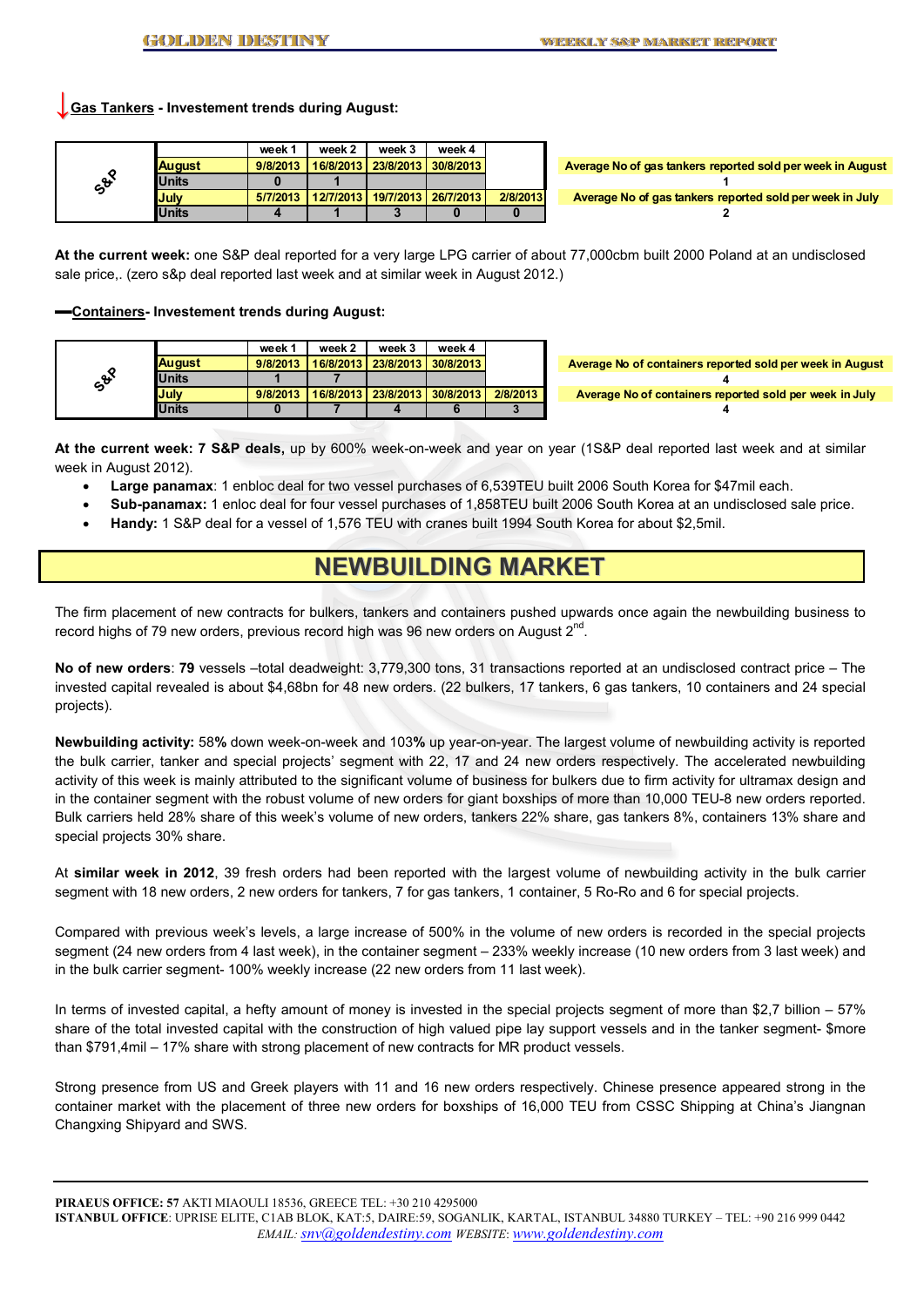- **European owners' presence:** 37 new orders- invested capital about \$1,944mil -16 bulkers, 8 tankers, 6 gas tankers and 7 special projects.
- **Greek owners' presence:** 16 new orders invested capital about \$379mil, 2 orders for bulkers reported at an undisclosed contract price. (8 bulkers, 6 tankers and 2 gas tankers).
- **Asian owners' presence:** 14 new orders 2 bulkers, 3 containers and 9 special projects.
- **USA owners' presence: 11 new orders invested capital about \$1,075bn.** Canadian Forest Navigation ordered two ultramax bulkers at China's Zhejiang Shipyard for about \$25mil each. In the tanker segment, Crowley Maritime ordered four jones act product tankers of 50,000dwt at Aker Philadelphia for \$125mil each, with an option for four more. In the container segment, Seaspan ordered another five post panamax boxships of 14,000 TEU at CSBC Corp of Taiwan for about \$110mil each.

Chinese yards for a second week grasped the largest volume of newbuilding business -45.5% share against 18% from South Korean and 6% from Japanese. All new orders reported for bulk carriers were placed at Chinese yards, while South Korean shipbuilders won significant business for the construction of MR product tankers and high valued large LPG/LNG carriers.

- **No. of units ordered at Chinese yards:**36 new orders, 24 bulkers, 5 containers and 7 special project
- **No of units ordered at Japanese yards:** 5 new orders for chemical tankers 19,950dwt
- **No of units ordered at South Korean yards:** 14 new orders, 8 tankers and 6 gas tankers

#### **Per vessel type:**

#### **↓Bulk Carriers –Investment trends during August:**

|               | week 1   | week 2 | week 3                          | week 4 |          |                                                            |
|---------------|----------|--------|---------------------------------|--------|----------|------------------------------------------------------------|
| <b>August</b> | 9/8/2013 |        | 16/8/2013 23/8/2013 30/8/2013   |        |          | Average No of bulkers reported on order per week in August |
| <b>Units</b>  |          | 22     |                                 |        |          |                                                            |
| <b>July</b>   | 5/7/2013 |        | 12/7/2013 19/7/2013 26/7/2013 1 |        | 2/8/2013 | Average No of bulkers reported on order per week in July   |
| <b>Units</b>  | 18       | 15     |                                 | 28     | 42       | 26                                                         |

#### **At the current week:**

**22 new orders,** up 100% week-on-week and up 22% year-on-year, 18 reported new orders at similar week in August 2012. (all new orders reported at Chinese yards). The largest volume of newbuilding activity is reported in the ultramax segment.

- **Capesize** - **1** new order: of 180,000 dwt from **Gleamray Maritime Inc** of Greece at China's Shanghai Waigaoqiao at an undisclosed contract price with delivery in 9/2016.
- **Kamsarmax- 2** new orders: of 82,000 dwt from **Marine Management Services** of Greece at China's Jiangsu New Yangzijiang at a price in the region of \$26,5mil each with delivery in 2015-2016. The order is an exercised option from an original contract placed in April 2013 for three firm units.
- **Ultramax- 12** new orders: **2** new orders of 63,000 dwt from **undisclosed contractor** at China's Zhejiang Shipyard for an undisclosed contract price with delivery in 2014-2015. **2** new orders of 64,000 dwt from **Canadian Forest Navigation** at China's Zhejiang Zengzhou Shipyard for about \$25mil each with delivery in 2014-2015, including an option for two more. **4**  new orders of 64,000 dwt from **FrontMarine** of Cyprus at China's New Times Shipyard for about \$25mil each with delivery mid 2015, including an option for four more. **4** new orders of 64,000 dwt from **D'Amico Societa di Navigazione** of Italy at China's Yangfan for about \$25mil each with delivery early 2016.
- **Handymax- 4** new orders: **2** new orders of 39,000 dwt from **Tranvast Holdings- Tranglory** of China at China's New Times Shipbuilding for about \$24-\$25mil each with delivery in 2015, including an option for two more. **2** new orders of 39,000 dwt from **D'Amico Societa di Navigazione** of Italy at China's at China's Yangfan with delivery in early 2014 and the end of 2015.

#### ↑**Tankers–Investment trends during August:**

|    |               | week 1   | week 2                                       | week 3                        | week 4 |                                                            |
|----|---------------|----------|----------------------------------------------|-------------------------------|--------|------------------------------------------------------------|
|    | <b>August</b> | 9/8/2013 |                                              | 16/8/2013 23/8/2013 30/8/2013 |        | Average No of tankers reported on order per week in August |
| చ్ | <b>Units</b>  | 18       |                                              |                               |        |                                                            |
|    | <b>July</b>   | 5/7/2013 | 12/7/2013   19/7/2013   26/7/2013   2/8/2013 |                               |        | Average No of tankers reported on order per week in July   |
|    | <b>Units</b>  |          |                                              |                               |        |                                                            |

**PIRAEUS OFFICE: 57** AKTI MIAOULI 18536, GREECE TEL: +30 210 4295000 **ISTANBUL OFFICE**: UPRISE ELITE, C1AB BLOK, KAT:5, DAIRE:59, SOGANLIK, KARTAL, ISTANBUL 34880 TURKEY – TEL: +90 216 999 0442 *EMAIL: snv@goldendestiny.com WEBSITE*: *www.goldendestiny.com*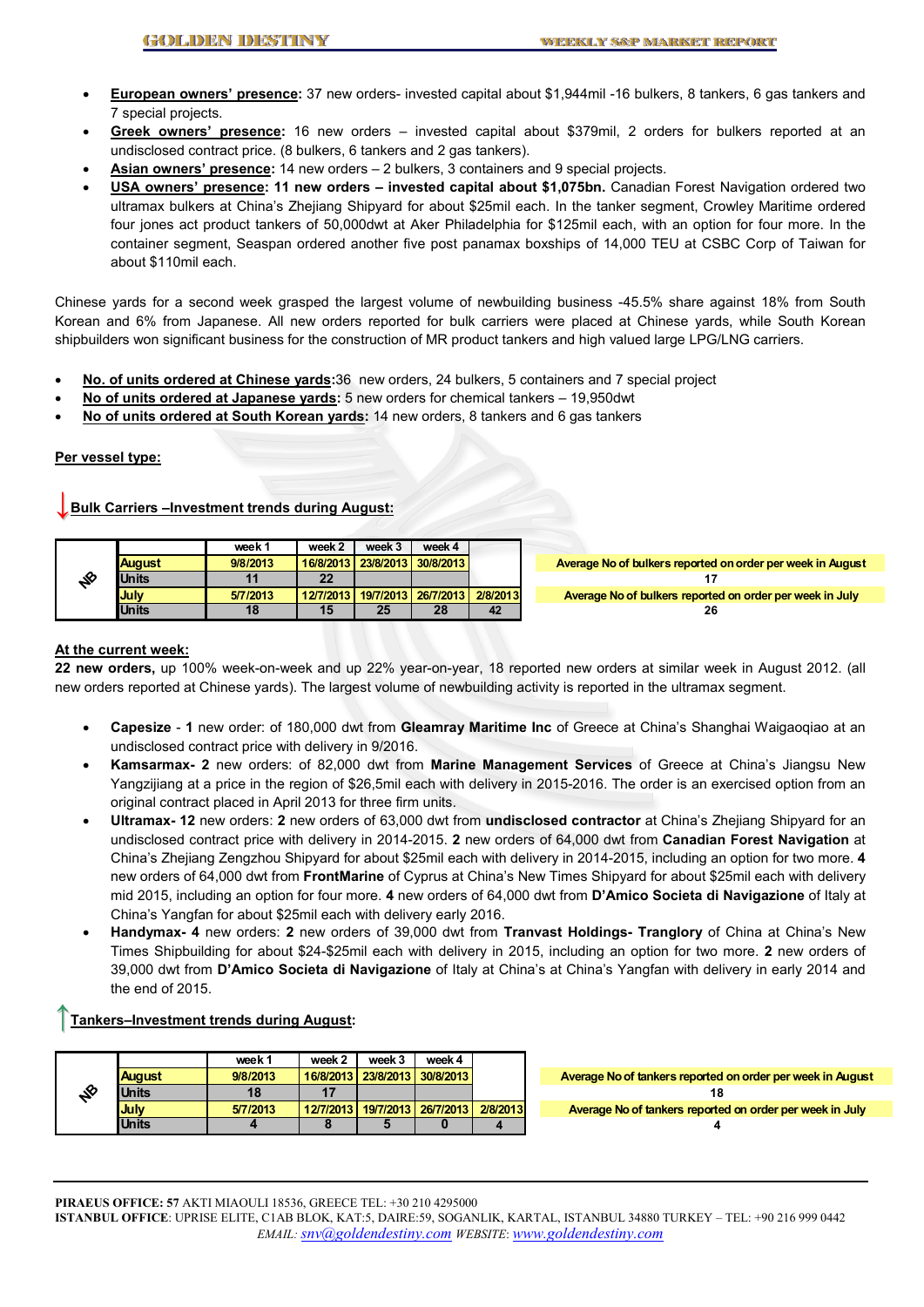**At the current week: 17 new orders reported,** down by 6% week-on-week and up by 750% year-on-year (from 2 new orders reported at similar week in August 2012). 13 new orders placed in South Korea (3 aframax tankers, 2 of 50,000dwt products and 2 37,000dwt products), 5 in Japan for 19,950dwt chemical tankers.

- **Aframax: 2** new orders of 114,900 dwt from **Flagship Marine Ventures** at Daewoo of South Korea at \$47mil each with delivery in 2015, as options exercised from an original contract placed in May for 2 more identical vessels.
- **MR product- 10** new orders: **4** new orders of 50,000dwt Act Jones product tankers, with an option for four more, from USA based **Crowley Maritime** at Aker Philadelphia at \$125mil each with delivery in 2015-2016. The tankers will be based on Hyundai Mipo Dockyard designs with fuel efficiency features and flexible cargo handling. **4** new orders of 50,000dwt from **Interunity Management Corp** of Greece at Hyundai Mipo of South Korea at \$33mil each with delivery in 2014-2015. **4** new orders of 37,000dwt eco chemical vessels from **Admore Shipping** of Ireland at Hyundai Mipo of South Korea at \$32,7mil each with delivery in 4q201-1q2015 with options for further equipment upgrades.
- **Handysize Product 2** new orders: of 19,950dwt from undisclosed contractor at Kitanihon of Japan at an undisclosed contract price with delivery in 2014-2015.

#### **Gas Tankers - Investment trends during August:**

|   |               | week 1   | week 2 | week 3                          | week 4 |          |                                                                |
|---|---------------|----------|--------|---------------------------------|--------|----------|----------------------------------------------------------------|
|   | <b>August</b> | 9/8/2013 |        | 16/8/2013 23/8/2013 30/8/2013   |        |          | Average No of gas tankers reported on order per week in August |
| ≰ | <b>Units</b>  |          |        |                                 |        |          |                                                                |
|   | <b>July</b>   | 5/7/2013 |        | 12/7/2013 19/7/2013 26/7/2013 1 |        | 2/8/2013 | Average No of gas tankers reported on order per week in July   |
|   | <b>Units</b>  | 19       |        |                                 |        |          |                                                                |

**At the current week: 8 new orders**, down 25% week-on-week (2 in LNG and 4 in the LPG) reported, from 8 new orders last week and 7 new ordera reported at similar week in August 2012. All new orders are placed in South Korean yards, Hyundai HI for the construction two of very large LPG carriers and Samsung for the two large LNG carriers.

- **4 new orders LPG very large size 84,000cbm:** BW Gas of Norway confirmed it has placed firm orders for four very large LPG carriers of 81,000cbm, with an option for two more, at Hyundai HI of South Korea at about \$75mil each with delivery in 2015.
- **2 new orders –**LNG large size 174,000cbm: GasLog of Greece has ordered two 174,000cbm tri fuel diesel electric LNG carriers with delivery in the third and fourth quarters of 2016 and chartered to the UK's BG Group on firm seven year charters. GasLog has also secured options for up to six additional LNG carriers with delivery dates through 2017.

### **Containers- Investment trends during August:**

|    |               | week 1   | week 2                                       | week 3 | week 4    |                                                               |
|----|---------------|----------|----------------------------------------------|--------|-----------|---------------------------------------------------------------|
|    | <b>August</b> | 9/8/2013 | 16/8/2013   23/8/2013                        |        | 30/8/2013 | Average No of containers reported on order per week in August |
| చి | <b>Units</b>  |          | 10                                           |        |           |                                                               |
|    | <b>July</b>   | 5/7/2013 | 12/7/2013   19/7/2013   26/7/2013   2/8/2013 |        |           | Average No of containers reported on order per week in July   |
|    | <b>Units</b>  |          |                                              |        |           |                                                               |

**At the current week: 10** new orders, up 233% week-on-week, 1 new order reported at similar week in August 2012.

- **Post panamax 8** new orders: **3** new orders of 16,000 TEU from **CSSC (Hong Kong) Shipping**, a shipowner arm of China State Shipbuilding, 2 to be built at Jiangnan Changxing HI and 1 at Shanghai Waigaoqiao Shipbuilding to be delivered from September 2015. The vessels will be chartered to CMA CGM. **5** new orders of \$14,000 TEU from Canadian shipowner **Seaspan** for construction at CSBC Corp Taiwan for about \$110 mil each with delivery in 2016, under long time charter agreement to Yang Ming. The order follows previous contract placed in late July for the construction of another five 14,000TEU boxships at South Korea's Hyundai H.I.
- **Handy 2** new orders: 1,100 TEU from an **undisclosed contractor** at China's Jiangnan Shipyard at an undisclosed contract price with delivery in 2015.

**Special Projects:** Singapore-listed Norwegian offshore vessel builder VARD clinched contracts from DOF Subsea and Technip JV for four PLSVs, in deals worth an aggregate \$1.1Bn and considered to be the largest order in Vard's history. Two of the pipelaying support vessels will be delivered in the second quarter and third quarter of 2016. The hulls of these vessels will be built at Vard

**PIRAEUS OFFICE: 57** AKTI MIAOULI 18536, GREECE TEL: +30 210 4295000 **ISTANBUL OFFICE**: UPRISE ELITE, C1AB BLOK, KAT:5, DAIRE:59, SOGANLIK, KARTAL, ISTANBUL 34880 TURKEY – TEL: +90 216 999 0442 *EMAIL: snv@goldendestiny.com WEBSITE*: *www.goldendestiny.com*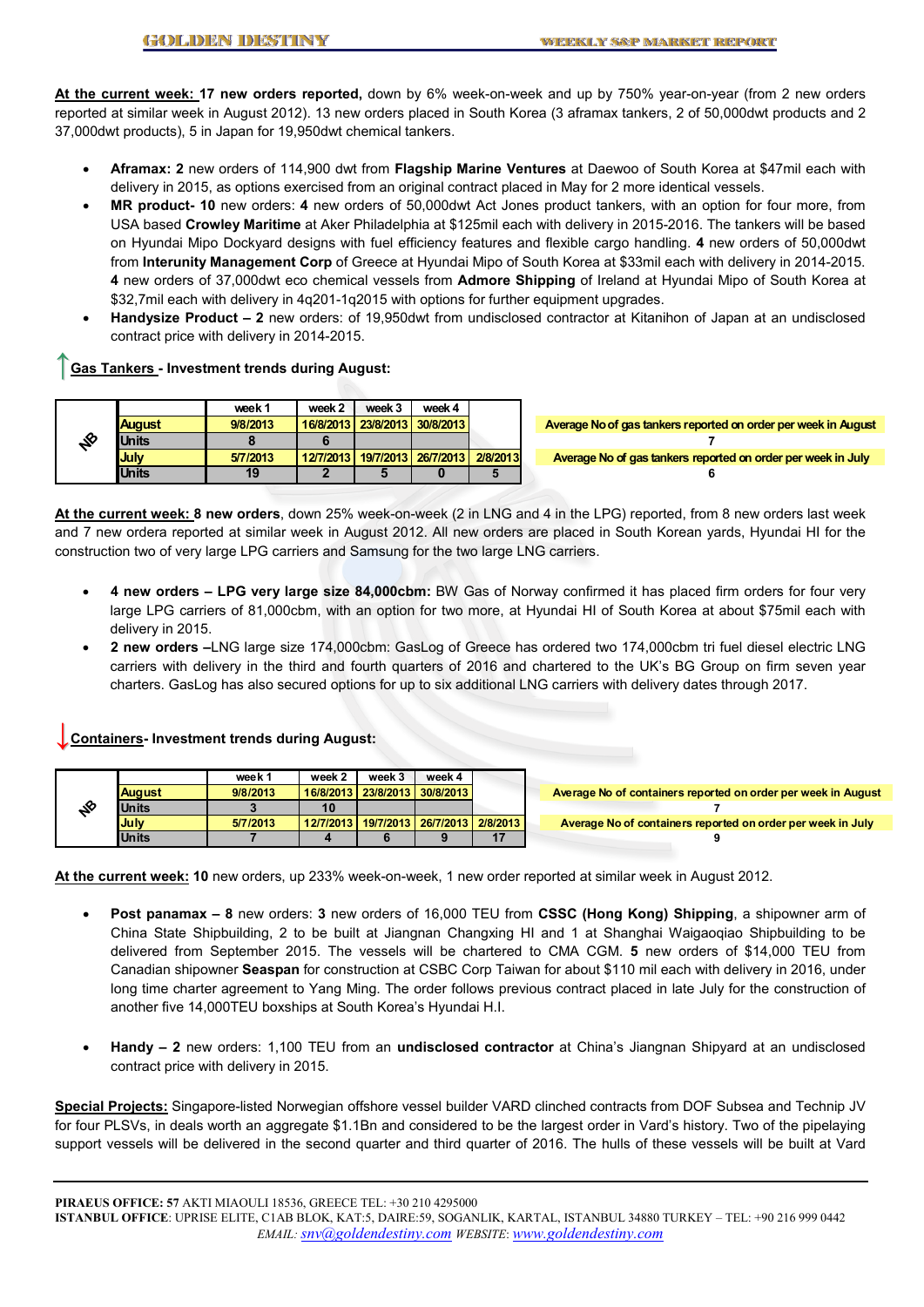**↓Bulk Carriers ↓Tankers** ↑**Containers** 

Tulcea in Romania and outfitted in Vard Soviknes in Norway. Meanwhile, the other two will be delivered from Vard Promar in Brazil in 4Q16 and 2Q17. The order was placed after DOF Subsea and Technip was awarded four eight year contracts by PETROBRAS to supply pipelay vessels to work in Brazilian waters. Two of the PLSVs will have a 300-ton laying tension capacity and will be fabricated in Brazil with a high national content. The other two vessels will be designed to achieve a 650-ton laying tension capacity, the largest ever in the industry, thus enabling the installation of large diameter flexible pipes in ultra-deepwater environments, such as the Brazilian pre-salt.) In addition, IHC MERWEDE has confirmed orders for six more pipelaying vessels for PETROBRAS, worth more than €1Bn (\$1.33Bn). Three of the pipelayers will be supplied to Seabras Sapura – a partnership between SapuraKencana and Seadrill and the other three for Subsea 7. IHC Merwede confirmed that, "with an overall length of 146m, a beam of 30m and a Class-2 dynamic positioning system, these vessels will be equipped for transporting and installing flexible flowlines and umbilicals in water depths of up to 3,000m".

### **DEMOLITION MARKET**

|                       |               | week 1   | week 2    | week 3    | week 4                |          |
|-----------------------|---------------|----------|-----------|-----------|-----------------------|----------|
|                       | <b>August</b> | 9/8/2013 | 16/8/2013 | 23/8/2013 | 30/8/2013             |          |
| $\delta^{\mathsf{C}}$ | <b>Units</b>  |          |           |           |                       |          |
|                       | <b>July</b>   | 5/7/2013 | 12/7/2013 | 19/7/2013 | 26/7/2013             | 2/8/2013 |
|                       | <b>Units</b>  | Ð        | 8         | 8         | 9                     | Ð        |
|                       |               |          |           |           |                       |          |
|                       |               | week 1   | week 2    | week 3    | week 4                |          |
|                       | <b>August</b> | 9/8/2013 | 16/8/2013 | 23/8/2013 | 30/8/2013             |          |
|                       | <b>Units</b>  | 4        |           |           |                       |          |
|                       | <b>July</b>   | 5/7/2013 | 12/7/2013 | 19/7/2013 | 26/7/2013             | 2/8/2013 |
|                       | <b>Units</b>  | o        | 4         | 3         | 6                     |          |
|                       |               |          |           |           |                       |          |
|                       |               | week 1   | week 2    | week 3    | week 4                |          |
|                       | <b>July</b>   | 9/8/2013 | 16/8/2013 | 23/8/2013 | 30/8/2013             |          |
| <b>PONE</b>           | <b>Units</b>  | 4        |           |           |                       |          |
|                       | <b>June</b>   | 5/7/2013 | 12/7/2013 |           | 19/7/2013   26/7/2013 | 2/8/2013 |
|                       | <b>Units</b>  |          | 2         | 4         |                       |          |

Local steel price momentum remains subdued squeezing scrap price levels in India at levels below \$400/ldt for dry against hopes for firmer levels now that Ramadan period is about to end. The currency depreciation in India and Pakistan are serious headwind in the positive upturn of scrap prices. In China, the optimism persists with benchmark prices now moving up by \$30/ldt to \$340/ldt for dry and \$350/ldt for wet cargo. Bangladesh continues to face issues with the release of letters of credit, while Eid holidays are reversing downwards the price sentiment. August is expected to be quiet month with no significant changes in the price sentiment in the Indian subcontinent region.

**No of demolition**: **13** disposals –**total deadweight**: 449,144 tons- 7 bulkers, 1 tanker, 4 liners, 1 container.

**Demolition activity (in terms of reported number of transactions):** 7% down week-on-week showing 133% and 300% weekly increase in the volume of bulk carrier and liner disposals respectively, and weekly declines of 75% each in the scrapping activity of tankers and containers. The largest activity is recorded in the bulk carrier segment by holding 54% share of the total demolition volume against 8% share each from tankers and liners.

In terms of deadweight sent for scrap, there has been 53% weekly decrease with 1 capesize and 1 panamax bulker reported for disposal.

India is reportedly to have won 4 of the 13 demolition transactions, Bangladesh 4, China 3 with no reported deals for Pakistan and 2 demolition transactions reported at no revealed destination.

Benchmark scrap prices in the Indian subcontinent region: \$375/ldt for dry and \$410/ldt for wet cargo. Scrap prices in China hover at \$340/ldt ldt for dry and \$350/ldt for wet cargo.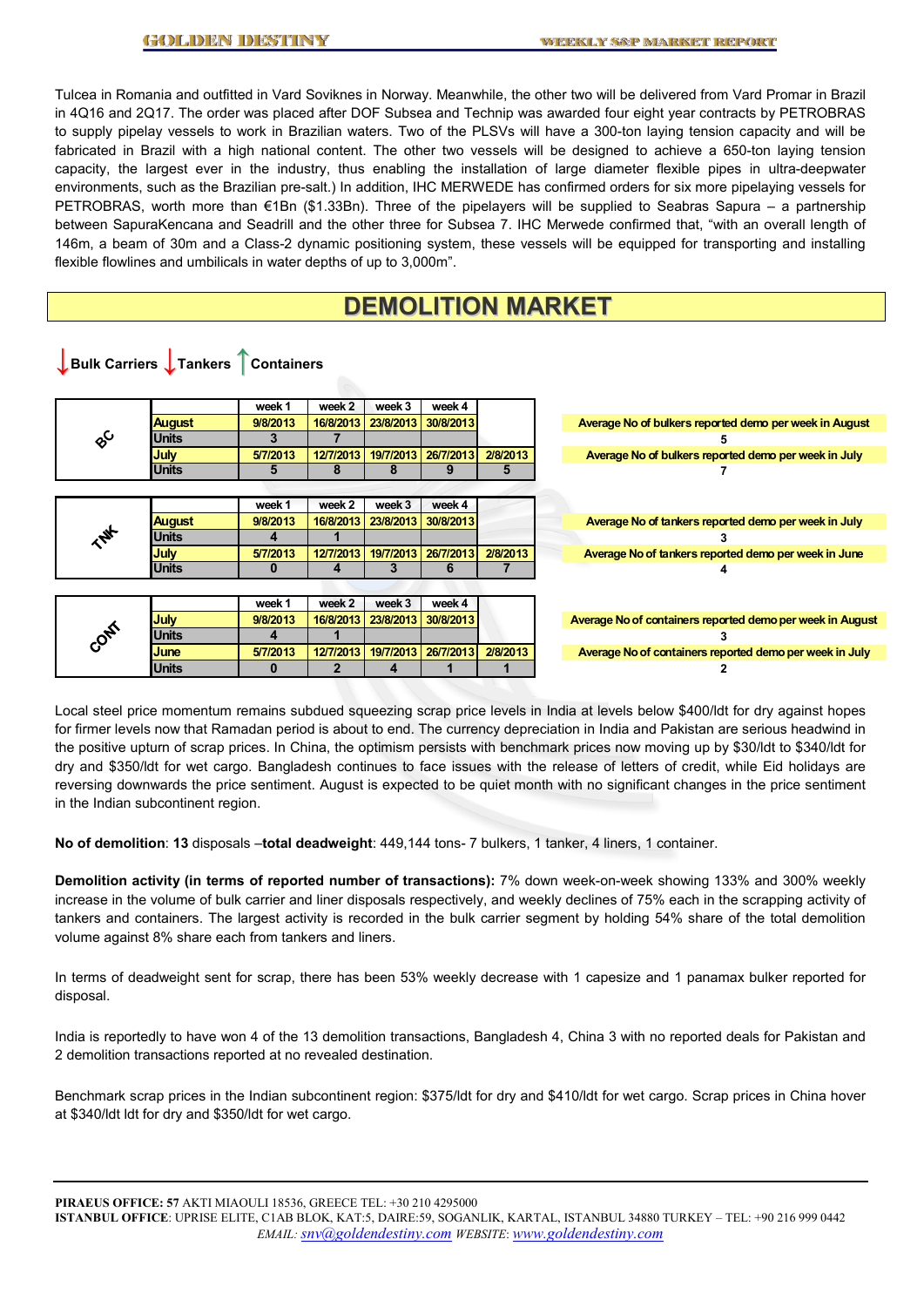Notable demolition transactions: *Bulk carrier, M/V "KIRAN ATLANTIC" of 38,237dwt built 1985 with 8,737 ldt achieved firm price \$395/ldt in Bangladesh and \$412/ldt for a panamax bulker M/V "GETWIN" of 65,862dwt built 1982 with 11,830ldt amid Eid holidays. In addition, container vessel M/V "HASAN TURAN" of 1033TEU built 1983 with 5070ldt achieved firm price of \$402/ldt in India.* 

At a **similar week in 2012**, demolition activity was down by 38%, in terms of the reported number of transactions, when 18 vessels had been reported for scrap of total deadweight 805,554 tons with 7 disposals for bulkers, 3 tankers, 2 liners, 3 containers and 2 special projects. Ship-breakers in Indian subcontinent region had been offering \$390-\$400/ldt for dry and \$415-\$430/ldt for wet cargo.

#### **Per vessel type:**

- **Bulk Carriers- number of disposals per vessel size:** 1 capesize, 1 panamax, 3 handymaxes and 1 handysize
- **Tankers- number of disposals per vessel size:** 1 handysize
- **Containers- number of disposals per vessel size:** 1 in the handy segment

#### **Per Demo Country:**

- **India:** 4 vessel disposals 1 handysize bulker, 2 liners, 1 container,
- **Bangladesh:** 4 vessel disposals 1 panamax bulker, 2 handymax bulkers and 1 liner
- **Pakistan:** no reported deals
- **China:** 3 vessel diposals **-**1 capesize bulker, 1 panamax bulker, and 1 handysize bulker

## **GREEK PRESENCE**

### **Investment trends during August: SH** ↑ **- NB**↑

|    |                 | week 1   | week 2    | week 3    | week 4    |          |                                                   |
|----|-----------------|----------|-----------|-----------|-----------|----------|---------------------------------------------------|
|    | <b>I</b> August | 9/8/2013 | 16/8/2013 | 23/8/2013 | 30/8/2013 |          | Average No of vessel purchases per week in August |
| ధి | <b>Units</b>    |          |           |           |           |          |                                                   |
|    | <b>July</b>     | 5/7/2013 | 12/7/2013 | 19/7/2013 | 26/7/2013 | 2/8/2013 | Average No of vessel purchases per week in July   |
|    | <b>Units</b>    |          |           |           |           |          |                                                   |

|   |               | week 1   | week 2    | week 3    | week 4    |          |                                             |
|---|---------------|----------|-----------|-----------|-----------|----------|---------------------------------------------|
|   | <b>August</b> | 9/8/2013 | 16/8/2013 | 23/8/2013 | 30/8/2013 |          | Average No of new orders per week in August |
| ℅ | Units         |          |           |           |           |          |                                             |
|   | July          | 5/7/2013 | 12/7/2013 | 19/7/2013 | 26/7/2013 | 2/8/2013 | Average No of new orders per week in July   |
|   | <b>Units</b>  |          |           |           |           | 16       |                                             |

**At the current week:** Firm position of Greek owners during the second week of arena in the secondhand and newbuilding arena.

**Second-hand** purchasing activity: 200% up week-on-week - **Newbuidling** activity: 700% up week-on-week.

**Secondhand Market-** No of vessel purchases: 12 vessels- 4 bulkers, 6 tankers, 2 containers.

- **Bulk Carriers- 4 vessel purchases total invested capital region \$77,7mil:** 2 capesize vessels of about 180,00dwt built 2004 Japan for \$25mil each, one panamax vessel built 2006 Japan for \$18,5mil and one panamax vessel built 1998 Japan for \$9,2mil.
- **Tankers:** 1 enbloc deal for 6 panamax tankers built 2003, 2004, 2007 South Korea at an undisclosed sale price.
- **Containers:** Diana Containerships Inc has announced the purchase of two post post panamax vessels for \$47mil each. Both vessels are 7yrs old of 6,500 TEU and are secured on time charters with minimum 18-month duration (30-month maximum) to Chilean line, CSAV at \$27,900/day, with each vessel scheduled for delivery in 2013. (M/V "PUELO" expected by the end of August and M/V "PUCON" is scheduled for delivery in mid-September.

**Newbuiding Market-** No of new orders: **9-** 8 bulkers, 6 tankers and 2 gas tankers.